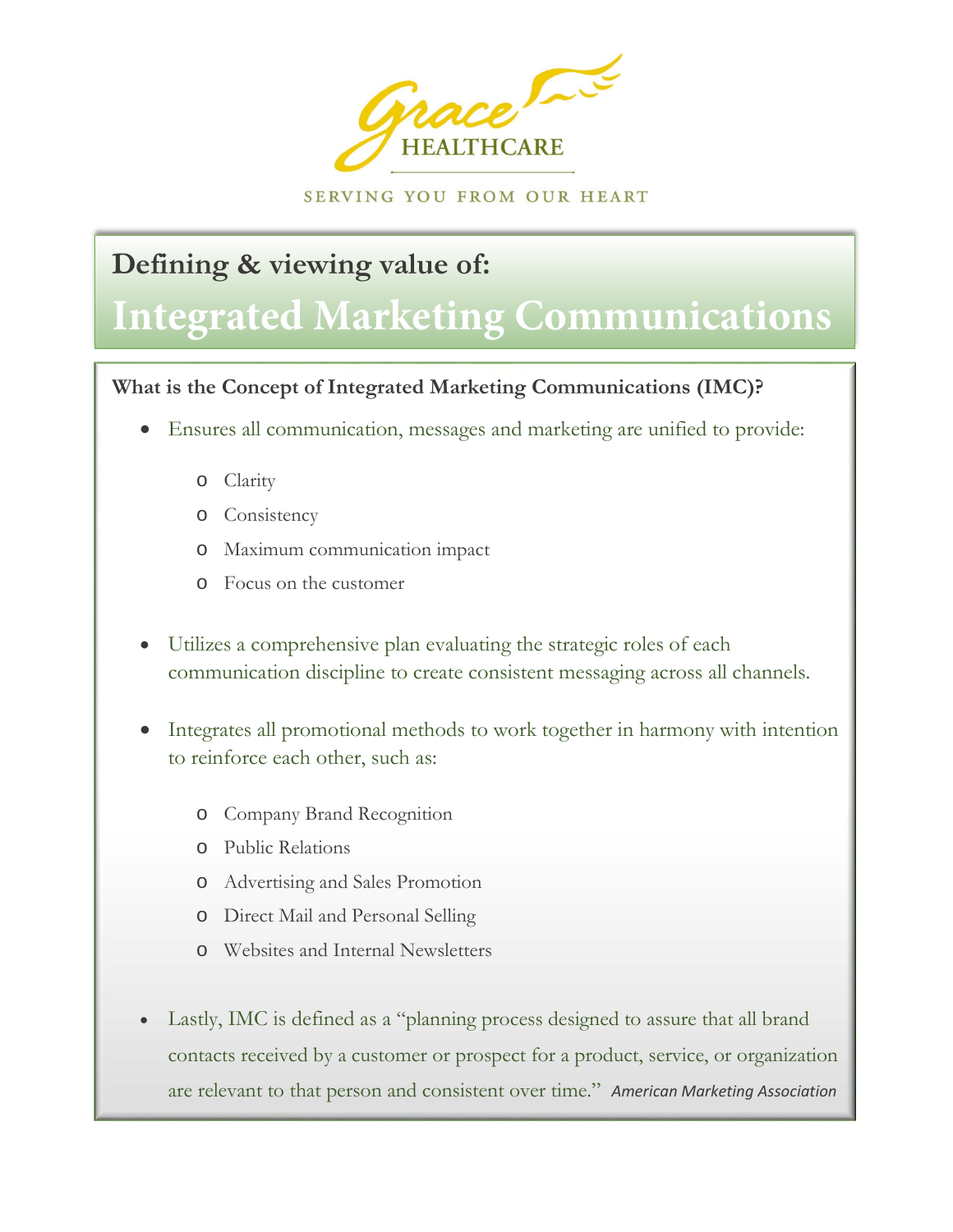### **How does IMC Benefit a Company?**

- Supports the higher level corporate mission, vision and core values.
	- o Messaging shares one voice all of the time, every time.
	- o Departmental integration shares relevant data resulting in stronger consciousness of decision-making, actions and messages to customers.
	- o Internal marketing keeps staff informed, motivated and trained on corporate identities, and new developments, service standards and strategic partners.
	- o External partners remain informed of a cohesive company message, and deliver seamless solutions to customers.
- Creates a competitive advantage.
	- o "Cements" a bond of loyalty with customers. Customers who come back or share your company's brand with others carries a powerful competitive advantage.
- Boosts sales and profits.
	- o By consolidating a company's image through developed dialogue and nurturing customer relationships, the



customer is easily moved through the various stages of the buying process.

- o Increased effectiveness of reaching a customer is a natural result of a unified message as opposed to a myriad of disjointed messages.
- o Studies indicate that images used in direct mail and advertising boost company awareness and brand recognition.
- o Integrated messages also deliver timely reminders to stay interested.
- $\circ$  Consistency = credibility.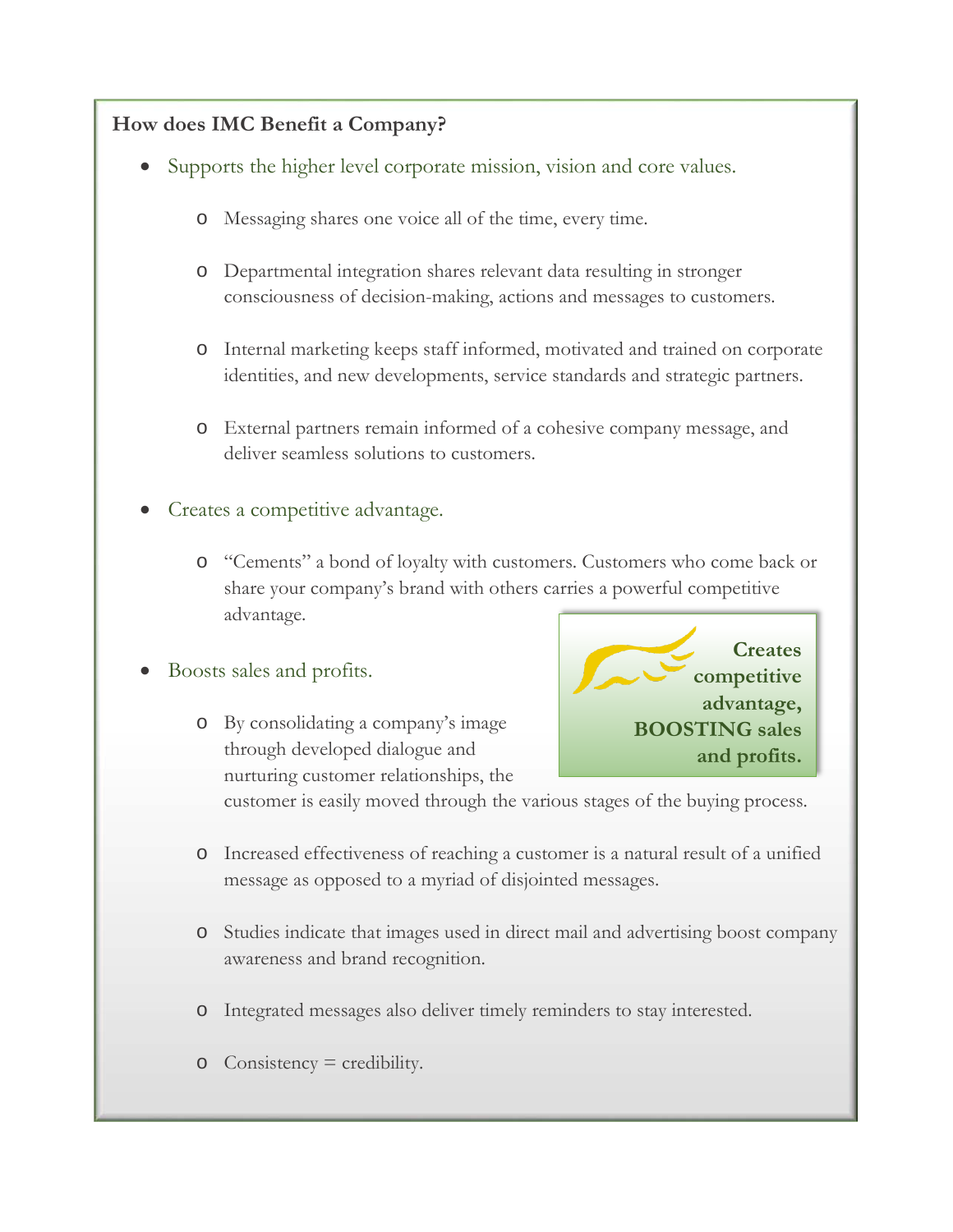#### **Benefits, continued**

- Saves money, time and stress.
	- o Eliminates duplicate spending on graphics, design and photography since they are shared company-wide for all communication methods.
	- o Third-party agency design fees are reduced significantly by utilizing in-house corporate marketing.
	- o Any agency design fees incurred are secured at a much lower-than-nationalaverage locked rate with the company's preferred design partner.
	- o Negotiated printing fees are also secured company-wide via preferred printer.

**Integrated Marketing Communications SAVES money, time and stress.**

o Company Brand Standards shorten time spent on creative processes.

o Time is saved by one corporate marketing source developing content and design that is available company-wide.

- o Also an advantage on time is utilizing external partners who are aware of the cohesive company message.
- o Integrated communications saves time by sharing of information in departmental briefings, creative sessions and strategic planning.
- o Sharing of information reduces workload and stress levels.
- o Clear, in-depth Customer Relations Standards also reduce stress levels by providing all staff with expectations and subsequent training.

**IMC helps nurture customer and staff relationships and presents a REASSURING sense of order.**

o Ultimately, we can save our customers time by being so helpful with comprehensive messaging that they select us instead of a competitor.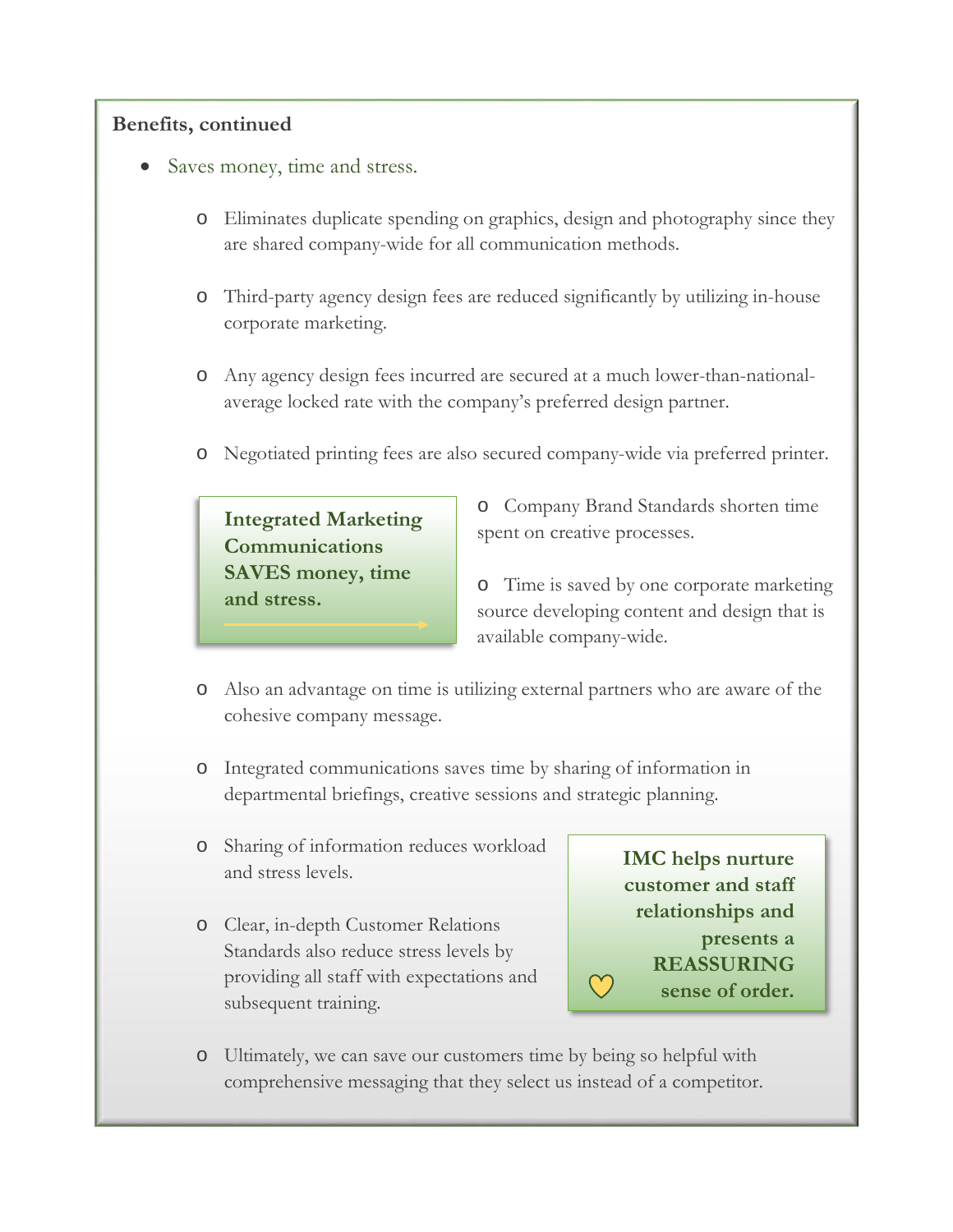#### **What are the Challenges of IMC?**

- Not eager to accept concept.
	- o Departmental sharing requires constant communication, which at first can feel like more work or not worth the effort.
	- o Managers can be protective of their budget, ideas and power base.
	- o Anyone too resistant to change will result in their lack of commitment.
- Organizational structures may not necessarily accommodate integrated communications due to sensitive material.
- Creativity can feel stifled by staff who feel overly worried about "fitting into the overall marketing communications strategy."
	- o What works for one target audience may not work for another.
	- o Nurturing the company brand over the long-term may conflict with shortterm advertising or promotions to boost immediate interest from customers.
- Lack of know-how.
	- o Marketing communications their sum greater than their parts is not a common type of planning. Thorough understanding of a customer's needs, emotions and interests are essential to create accurate, relevant messages from every company communication method shared.

#### **THE GOOD NEWS:**

With full team support of the company's mission, vision and core values, support for the IMC initiative should come easily by understanding the benefits of IMC. By adding "integration" on the agenda for various meetings or departmental briefings, all staff will understand the importance of a consistent message. Sharing the company's Brand Standards and Customer Relations Standards will act as tools guiding staff to better understanding. If we link our core values to "Think of Our Customers First," we reinforce our integrated communications to always reflect "SERVING YOU FROM OUR HEART."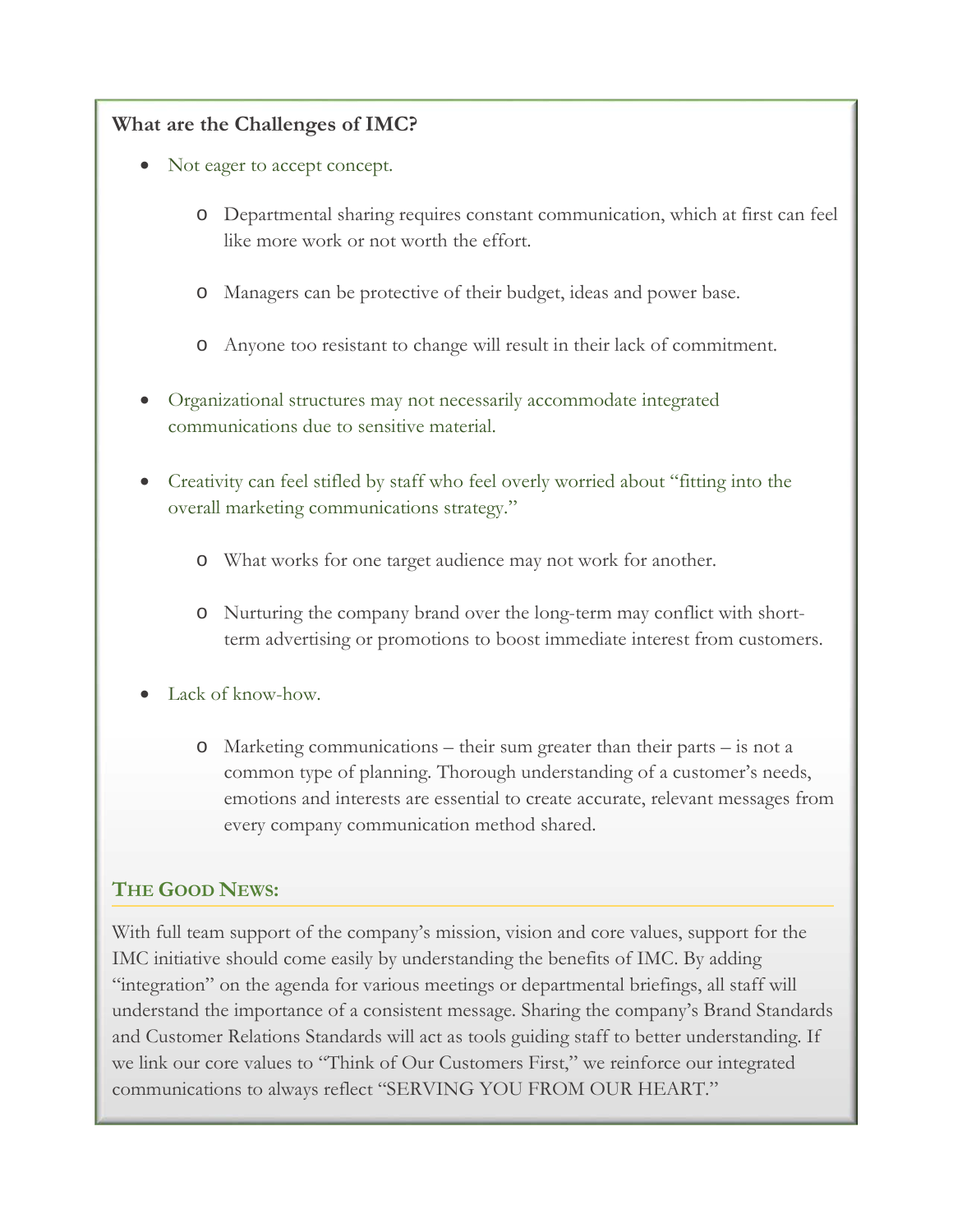#### **2017 Project Forecast**

- Publish Grace Healthcare Brand Standards Guide
- Hospital Target Marketing
- Multi-Sensory Room

Staff Training Manual

• Multi-Sensory Room

Promotional Video



HEALTHCARE SERVING YOU FROM OUR HEART

- Customer Relations Standards Orientation Video
- Website Re-design: Corporate & Facility-Specific Sites
- Abuse Prevention Orientation Video

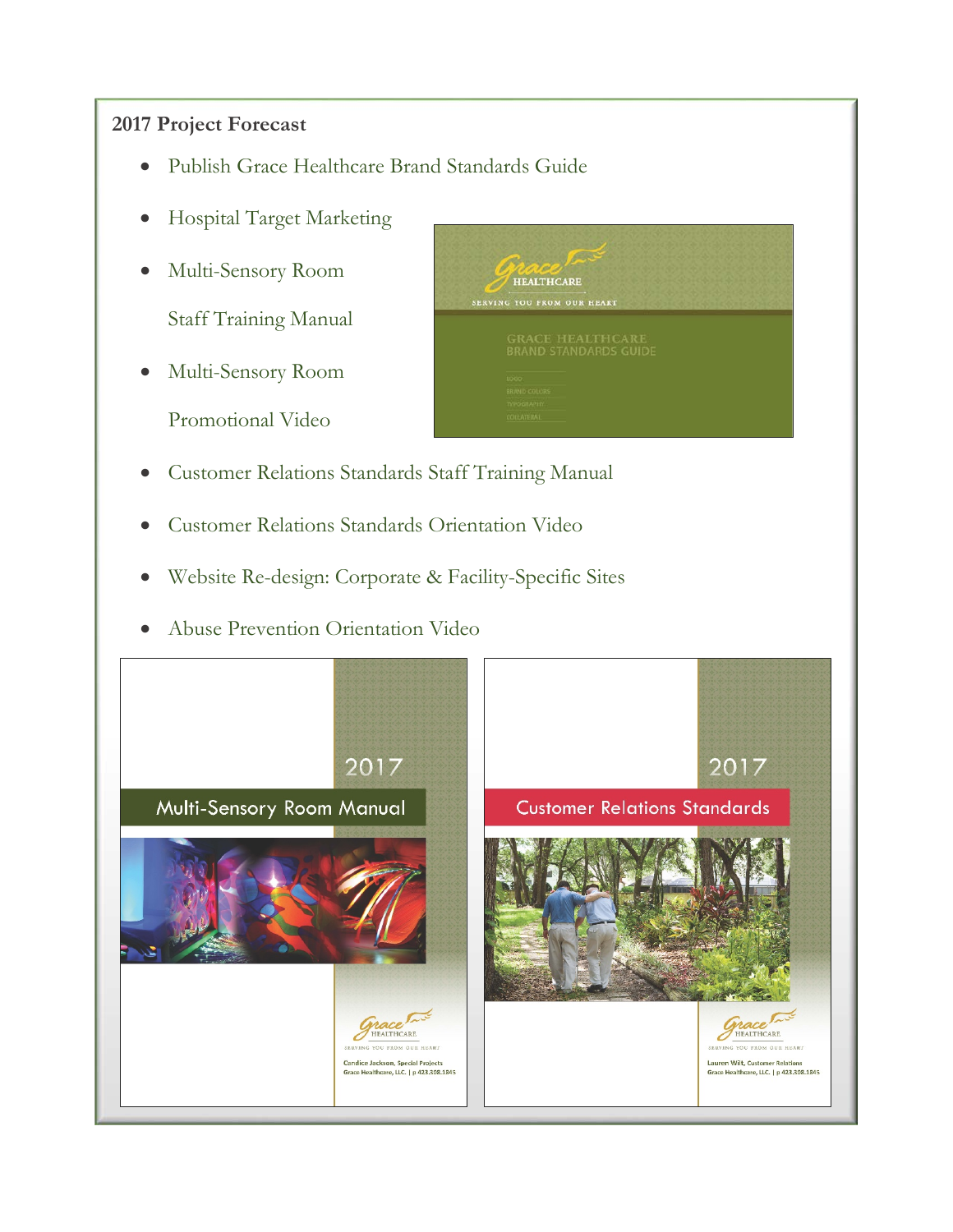

**SERVING YOU FROM OUR HEART INTEGRATED MARKETING COMMUNICATIONS**



**MELISSA CECHOTA**, a Grace Healthcare team member for close to six years, is the **Director of Creative Design** for the newly developed **INTEGRATED MARKETING COMMUNICATIONS** (**IMC**) department in our Chattanooga home office. During Melissa's time with Grace, she has provided Clinical administrative support, developed Grace Brand Standards (logo creations/use, colors, fonts, consistent messaging and imagery to differentiate our brand from our competition), created

new facility brochures and marketing collateral, and served as communicator and theme design coordinator for Annual Meeting. She has also contributed to facility Open Houses and several facility interior renovations in the last couple of years. Originally from Chicago, but a resident of Tallahassee for 18 years after a childhood relocation, Melissa has been living in the Tennessee/Georgia area for over a decade. She graduated from Southern Adventist University with a Bachelor's in Mass Communications, emphasis on Writing/Editing, and a minor in English. She says she really enjoys gardening, but wishes her mini-farm of chickens and turkeys would leave the gardens alone! She looks forward to redesigning Grace's Websites in 2017, as well as publishing the Brand Standards Guide, providing support for publishing new company manuals and videos, and introducing a company newsletter.



**KELSEY DE HAAN**, our **Communications Coordinator**, became an official Grace Healthcare employee a year and a half ago after working for a non-profit sister company. Kelsey first assisted our Grace team with the implementation of our newly developed Multi-Sensory Rooms, and then took her current role as coordinator for facility marketing collateral and communicator of resident and family satisfaction surveys. Kelsey also lends her vast knowledge in event planning and execution; her four years of experience as a Runway Fashion Producer of LA

and New York Fashion Weeks has given her a creative edge for contributing ideas to our Grace events. She is originally from Scottsdale, Arizona, and has lived in Chattanooga for over two years now. Kelsey graduated from Arizona Christian University with a Bachelor's in Behavioral Health and minor in Psychology. She is a committed member of a women's mentoring program, offering hope daily, and also enjoys doing event hair and make-up. This year, she says, she is especially excited about growing our new IMC department, developing a home-office newsletter, building work relationships, and continuing to capture our facilities for a stronger online presence.